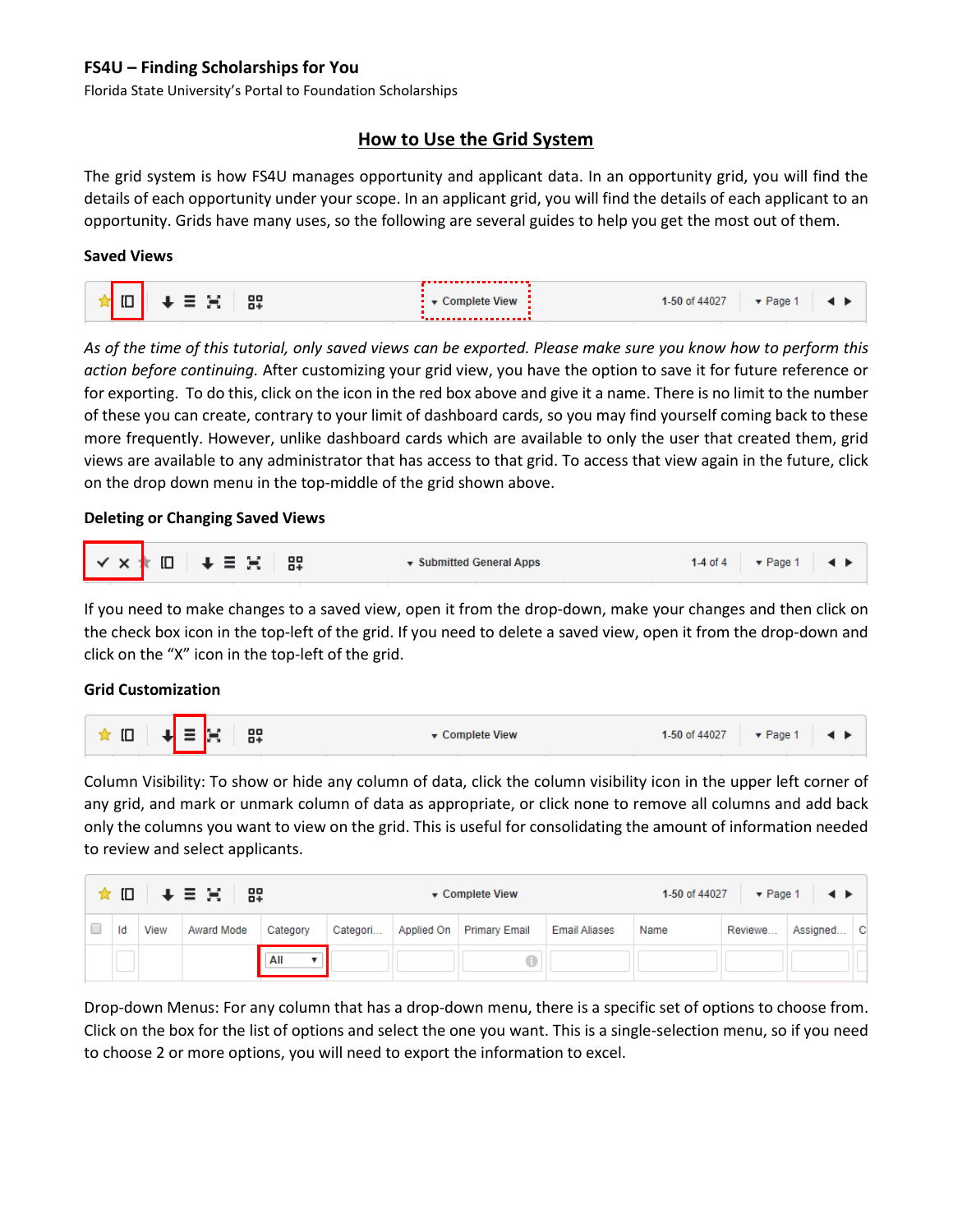## **FS4U – Finding Scholarships for You**

Florida State University's Portal to Foundation Scholarships

|  |      | │ ★ IO │ ↓ N N 3 │ 82│ |          | ▼ Complete View |            |                      |                      | 1-50 of 44027<br>$\sqrt{P}$ Page 1<br>$\rightarrow$ |         |            |  |
|--|------|------------------------|----------|-----------------|------------|----------------------|----------------------|-----------------------------------------------------|---------|------------|--|
|  | View | Award Mode             | Category | Categori        | Applied On | <b>Primary Email</b> | <b>Email Aliases</b> | Name                                                | Reviewe | Assigned C |  |
|  |      |                        | All      |                 |            |                      |                      |                                                     |         |            |  |

Drag and Drop Columns: Click on any column heading and drag it left or right to a new location. The data in the column will follow.

|    |      | ★□→王宫 器           |                       |          |            | ▼ Complete View      | 1-50 of 44027<br>$\blacktriangledown$ Page 1<br>$\rightarrow$ |      |         |          |     |
|----|------|-------------------|-----------------------|----------|------------|----------------------|---------------------------------------------------------------|------|---------|----------|-----|
| ld | View | <b>Award Mode</b> | Category              | Categori | Applied On | <b>Primary Email</b> | <b>Email Aliases</b>                                          | Name | Reviewe | Assigned | ∣ C |
|    |      |                   | All<br>$\blacksquare$ |          |            |                      |                                                               |      |         |          |     |

Search for Specific Information: Use the search box below any column heading to locate records that only contain a particular response. Be sure not to include any spaces at the end of your search.

\*Tip – Hover your mouse over the (i) button for help on creating more detailed search filters.

| 昏                                                          |                               | $\overline{\phantom{a}}$ Current | <b>General Application</b> |          |           | <b>Notes</b><br>   - Logical OR, e.g., 'Freshman    Sophomore'                                                               |                               | <b>History</b> | Award Mode |   |
|------------------------------------------------------------|-------------------------------|----------------------------------|----------------------------|----------|-----------|------------------------------------------------------------------------------------------------------------------------------|-------------------------------|----------------|------------|---|
| Begin typing to search by name, email address, or user ID. |                               |                                  |                            |          |           | $\le$ - Does not include<br>$= -$ Includes<br>$\leq$ - Less than<br>$\leq$ - Less than or equal to<br>$>$ - Greater than     |                               |                |            |   |
|                                                            | 멿<br>旧<br>$+ \equiv \Xi$<br>✿ |                                  |                            |          |           | $>=$ - Greater than or equal to<br>BLANK - A blank or NULL value<br>TODAY - A shortcut for the current date, e.g., 11/8/2019 | of 44027<br>$\sqrt{P}$ Page 1 |                |            |   |
| r                                                          | Id                            | View                             | Award Mode                 | Category | Categori. | "search text" - Return exact matches; valid on text only fields                                                              |                               | Reviewe        | Assigned   | c |
|                                                            |                               |                                  |                            | All      |           |                                                                                                                              |                               |                |            |   |

| ★ Ⅲ   ↓ 三 00   82 |    |      |            |          |          | $\sqrt{\ }$ Complete View |                                         |  |      | 1-50 of 44027<br>$\blacktriangledown$ Page 1 $\blacktriangleleft$ $\blacktriangleright$ |            |  |
|-------------------|----|------|------------|----------|----------|---------------------------|-----------------------------------------|--|------|-----------------------------------------------------------------------------------------|------------|--|
|                   | Id | View | Award Mode | Category | Categori |                           | Applied On Primary Email▲ Email Aliases |  | Name | Reviewe                                                                                 | Assigned C |  |

Re-Order Information in a Column: Click on any column heading to sort all records from least to greatest or (click a second time) greatest to least by response for that particular column. This also works to sort records from A – Z or Z – A. Your selected filtered column will be displayed in Gray.